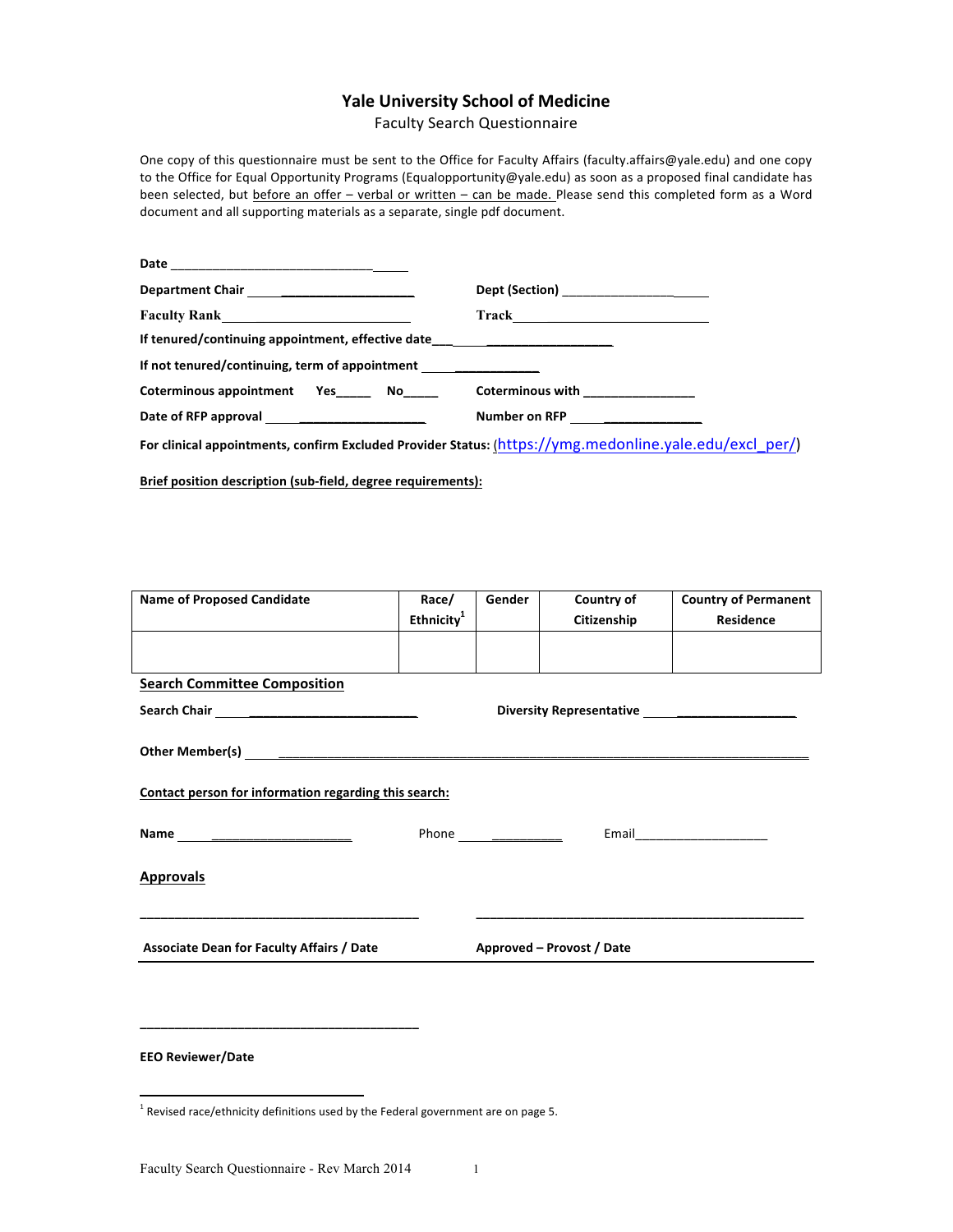## **A.** Documentation of Outreach Efforts

List sources of advertisements (i.e., name and date of journal and other sources). Attach copies of each final ad, with source(s) and date(s).

List to whom letters, emails, and announcements were sent (e.g., department chairs and professional organizations). Attach a copy of letter(s), email, and announcement.

List individuals to whom phone calls were made, including dates of call.

Other outreach efforts taken (provide documentation)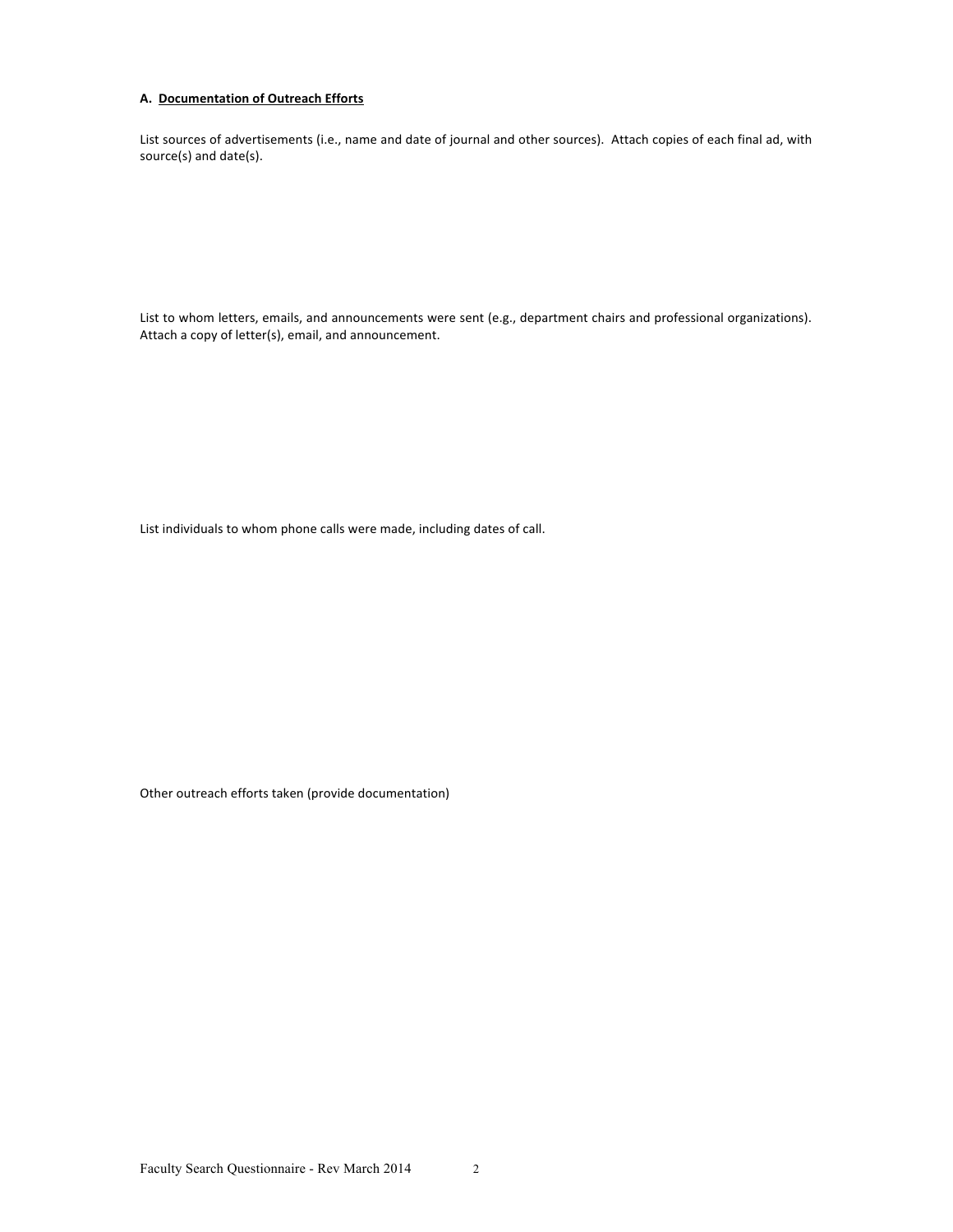#### **B. Final and Proposed Candidates**

- 1. List in order of preference the top candidate(s) for this position, even if the department would not recommend appointment of any but its first-ranked proposed candidate(s). Rank all final candidates regardless whether or not they would accept or reject the position.
- 2. Be sure to evaluate each candidate on the basis of the advertised position rather than in comparison to other candidate(s). Note the qualifications of each final candidate compared with the advertised position, highlighting those factors that make the final candidate particularly well or less well suited for the position.
- 3. If a final candidate has withdrawn from consideration, note the reason provided by the final candidate for the withdrawal.
- 4. Place an asterisk (\*) by the names of final candidates who have been interviewed.
- 5. Attach full curriculum vitae (CV), double-sided, for each final candidate, even if the final candidate has withdrawn from consideration, and at least three letters of recommendation for the proposed candidate.

----------------------------------------------------------------------------------------------------------------------------------------

## **B.** Final and Proposed Candidates (continued)

Name\_\_\_\_\_\_\_\_\_\_\_\_\_\_\_\_\_\_\_\_ Race/Ethnicity \_\_\_\_\_\_\_\_\_\_\_\_ Gender \_\_\_\_\_\_\_\_\_\_\_\_

Describe how final candidate's qualifications fit the requirements of the advertised position and why this individual is ranked FIRST.

Name \_\_\_\_\_\_\_\_\_\_\_\_\_\_\_\_\_\_\_\_ Race/Ethnicity \_\_\_\_\_\_\_\_\_\_\_ Gender \_\_\_\_\_\_

Describe how final candidate's qualifications fit the requirements of the advertised position and why this individual is ranked SECOND.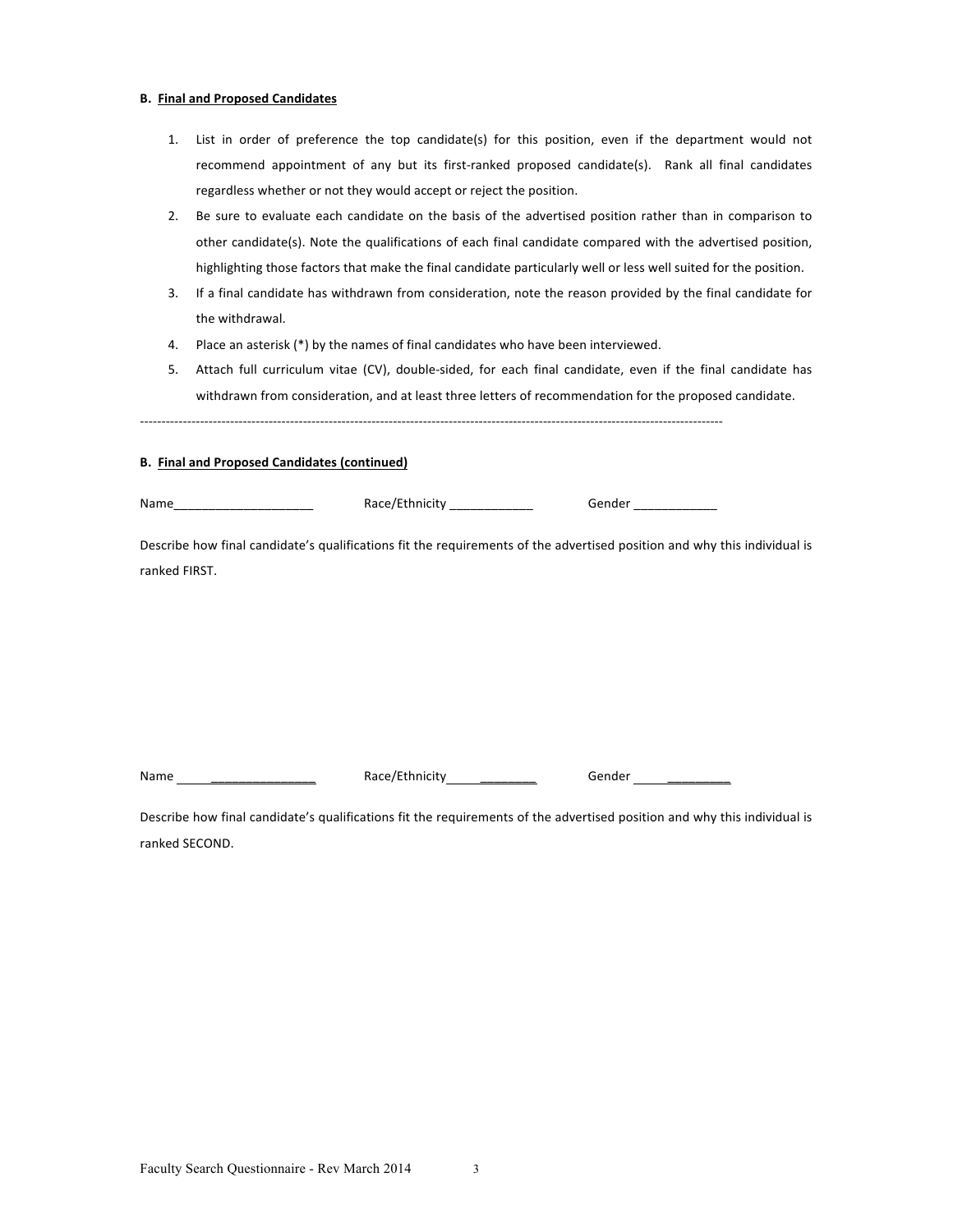Name *\_\_\_\_\_\_\_\_\_\_\_\_\_\_\_\_\_* Race/Ethnicity *\_\_\_\_\_\_\_\_\_* Gender *\_\_\_\_\_\_\_*

Describe how final candidate's qualifications fit the requirements of the advertised position and why this individual is ranked THIRD.

Name *\_\_\_\_\_\_\_\_\_\_\_\_\_\_\_\_\_\_\_\_\_\_\_\_* Race/Ethnicity *\_\_\_\_\_\_\_\_* Gender *\_\_\_\_\_\_\_\_\_\_\_\_*

Describe how final candidate's qualifications fit the requirements of the advertised position and why this individual is ranked FOURTH.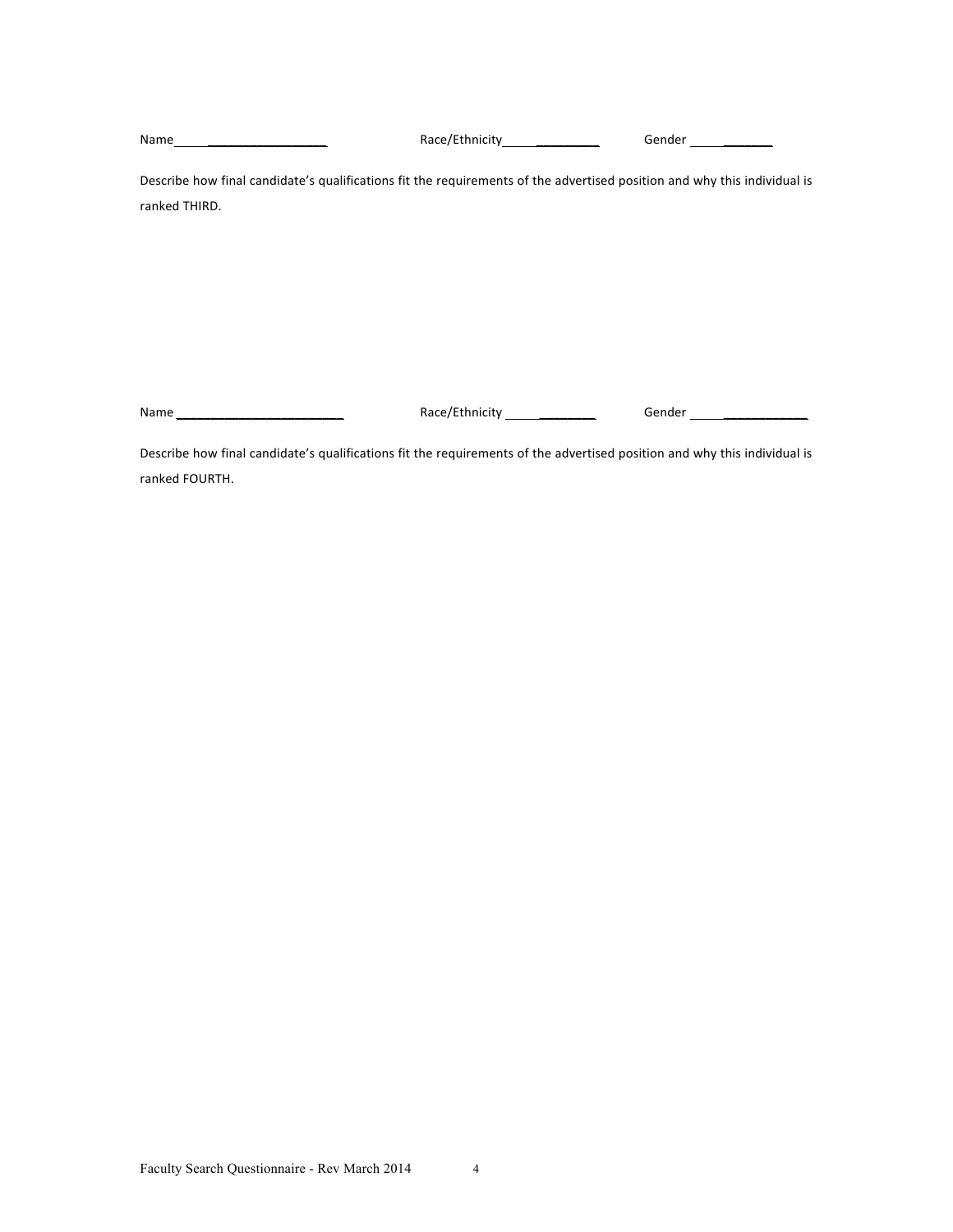## **C. Applicant/Nominee Pool Data**

Provide data on the applicant/nominee pool considered for this position, whether or not the individuals are final and proposed candidates. Please include data for all applicants and nominees, whether or not they have provided this information electronically or have completed and returned a pre-printed postcard. Use the Race/Ethnicity Unknown column as needed. In addition to race/gender information, please separately indicate applicants who identify as Non-U.S. citizens and military veterans. The race/ethnicity and gender composition of the applicant/nominee pool is required under applicable laws and regulations of the U.S. Department of Labor's Office of Federal Contract Compliance Programs (OFCCP) and the U.S. Equal Employment Opportunity Commission (EEOC).

## Revised Federal Race / Ethnicity Categories

American Indian or Alaska Native – A person having origins in any of the original peoples of North and South America (including Central America), and who maintain cultural identification through tribal affiliation or community attachment.

Asian – A person having origins in any of the original peoples of the Far East, Southeast Asia, or the Indian Subcontinent, including, for example, Cambodia, China, India, Japan, Korea, Malaysia, Pakistan, the Philippine Islands, Thailand, and Vietnam.

**Black or African American** – A person having origins in any of the black racial groups of Africa.

**Hispanic or Latino** – A person of Cuban, Mexican, Puerto Rican, South or Central American, or other Spanish culture or origin, regardless of race.

Native Hawaiian or Other Pacific Islander – A person having origins in any of the original peoples of Hawaii, Guam, Samoa, or other Pacific Islands.

White – A person having origins in any of the original peoples of Europe, the Middle East, or North Africa

|                    | American Indian or<br>Native American | Asian | <b>Black or African</b><br>American | Hispanic or Latino | Other Pacific Islander<br>Native Hawaiian or | White | Two or more Races | Race/Ethnicity Unknown | How many self-<br>identified with<br>disabilities? | identified U.S. Military<br>How many self-<br>Veterans? | How many Non-U.S.<br>citizens? |
|--------------------|---------------------------------------|-------|-------------------------------------|--------------------|----------------------------------------------|-------|-------------------|------------------------|----------------------------------------------------|---------------------------------------------------------|--------------------------------|
| Men                |                                       |       |                                     |                    |                                              |       |                   |                        |                                                    |                                                         |                                |
| Women              |                                       |       |                                     |                    |                                              |       |                   |                        |                                                    |                                                         |                                |
| Gender<br>Un-known |                                       |       |                                     |                    |                                              |       |                   |                        |                                                    |                                                         |                                |
| Total              |                                       |       |                                     |                    |                                              |       |                   |                        |                                                    |                                                         |                                |